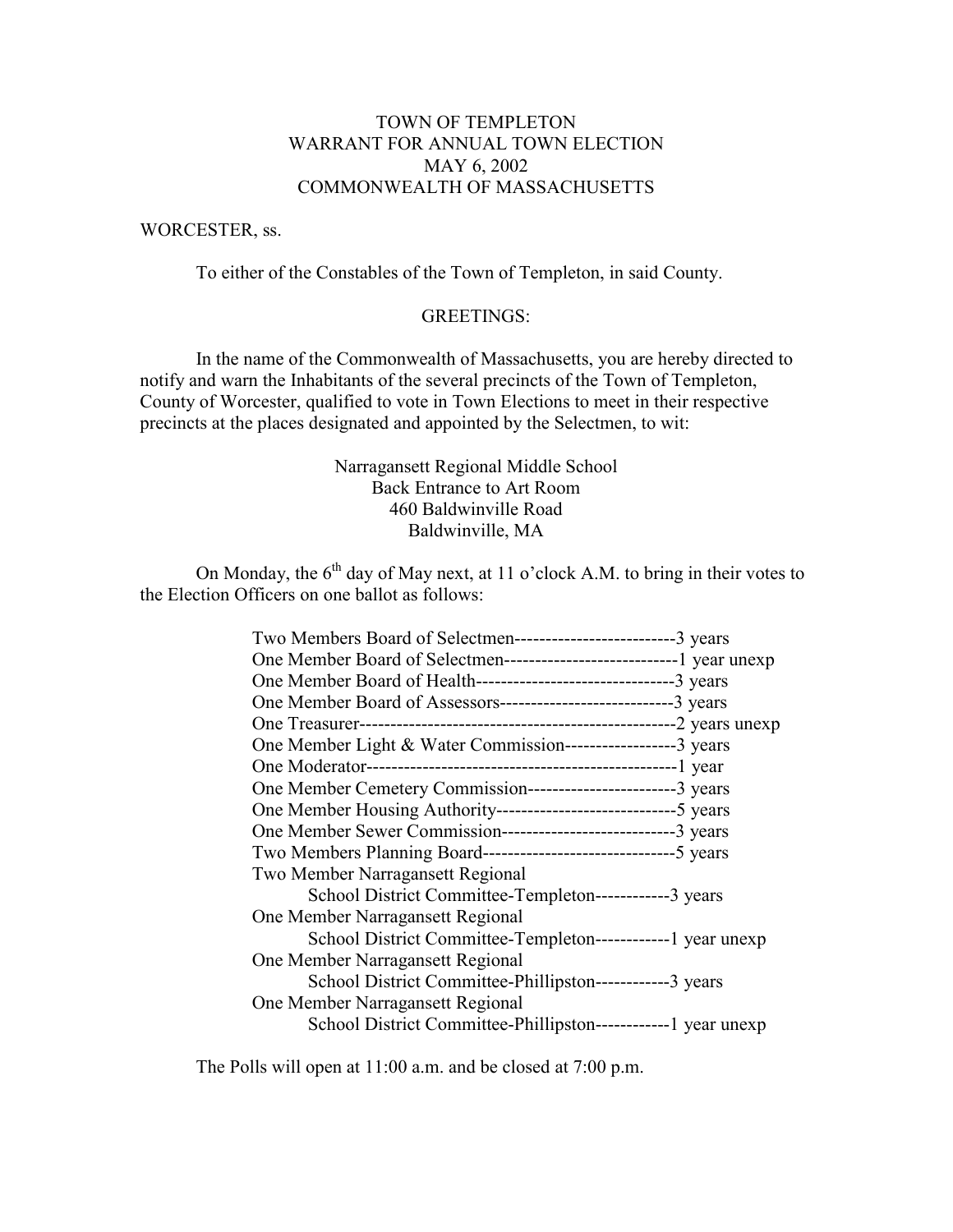And you are hereby directed to serve this warrant by posting attested copies thereof to each Precinct; namely, at the Post Office in Templeton, the Post Office in East Templeton, the Post Office in Baldwinville, and at Cote's Market in Otter River, and the Town Office Building in Otter River, MA and by delivering a copy to each of the Precinct Clerks seven (7) days at least before the time of holding said meeting and by causing notice of the same to be published once in the Gardner News, a newspaper published in said County in the City of Gardner.

 Hereof, fail not and make due return of this warrant with your doings thereon to each Precinct Clerk seven (7) days at least before the time of holding said meeting.

Given under our hands this  $27<sup>th</sup>$  day of April, 2001.

 BOARD OF SELECTMEN Thomas Martin, Chairman Edie Kosakowski, Vice Chairman Randy L. Brown Patrick E. Dunlavey Ida E. Beane

A True Copy, ATTEST Neil A. Cullen

#### OFFICER'S RETURN

WORCESTER, ss. April 27, 2001

 This is to certify that I have served the within warrant by posting attested copies thereof in each Precinct, namely, at the Post Office in Templeton, the Post Office in East Templeton, the Post Office in Baldwinville, Town Office Building in Otter River, and at Cote's Market in Otter River, seven (7) days at least before the time of holding said meeting and by causing notice of the same to be published in said County in the City of Gardner, and by delivering a copy to each of the Precinct Clerks seven (7) days at least before the time of holding said meeting.

> Neil A. Cullen Constable of Templeton

A True Copy, ATTEST:

Sheila R. Tallman Town Clerk of Templeton

> TOWN OF TEMPLETON ANNUAL TOWN ELECTION AGGREGATE RETURNS MAY 6, 2002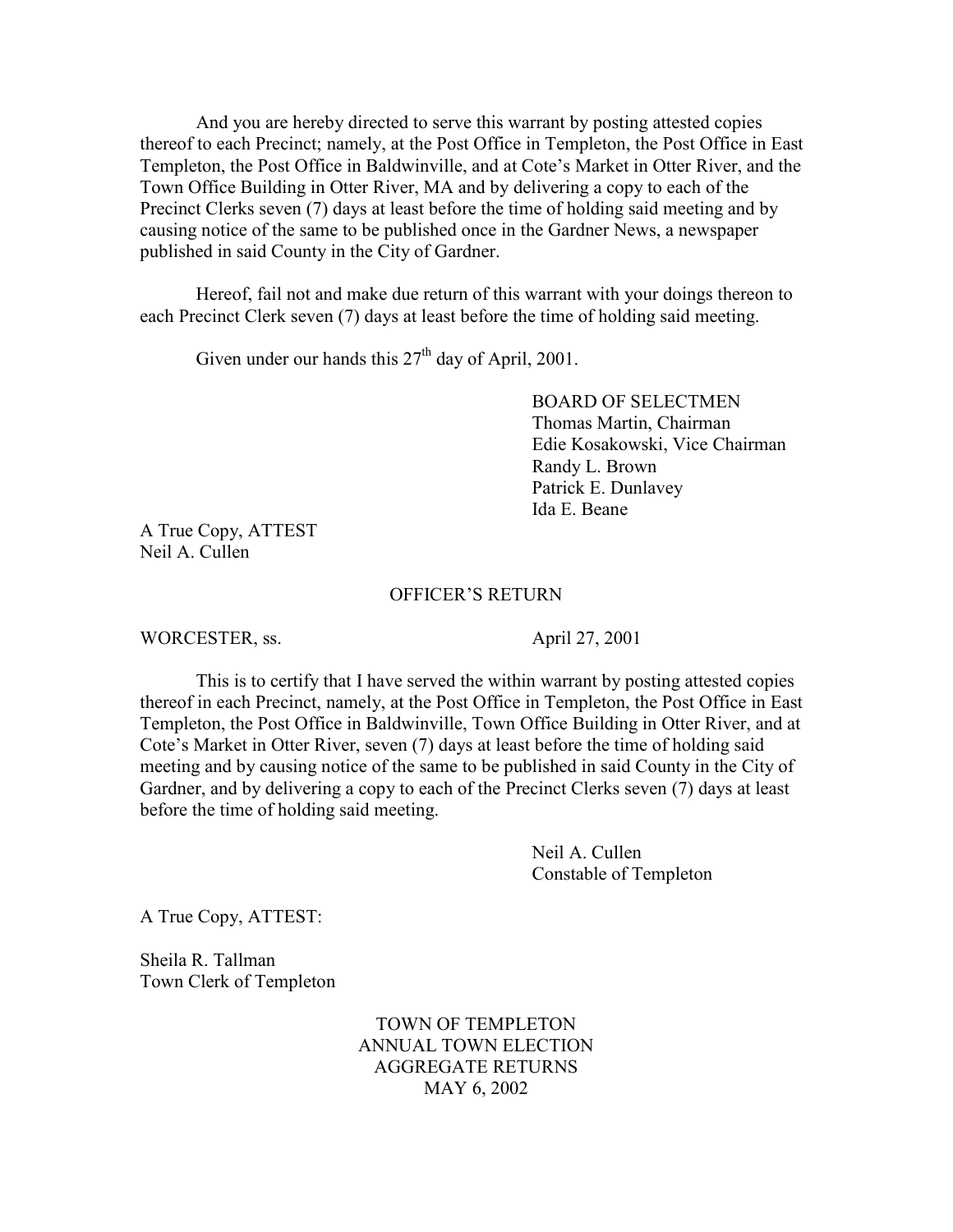| <b>PRECINCT</b>                                 | A                | B                | <b>TOTAL</b>     |
|-------------------------------------------------|------------------|------------------|------------------|
| <b>BOARD OF SELECTMEN 3 Yrs (Vote 2)</b>        |                  |                  |                  |
| Patrick E. Dunlavey                             | 221              | 267              | 488              |
| Gladys I. Salame                                | 258              | 207              | 465              |
| Write-Ins                                       | 18               | 16               | 34               |
| <b>Blanks</b>                                   | 285              | 268              | 553              |
| <b>TOTAL</b>                                    | 782              | 758              | 1540             |
| BOARD OF SELECTMEN 1 Yr. Unexp.                 |                  |                  |                  |
| Neil A. Cullen                                  | 167              | 187              | 354              |
| Edward F. Hearns                                | 147              | 136              | 283              |
| Stephen P. Sistis                               | 57               | 33               | 90               |
| Write-Ins                                       | $\overline{2}$   | $\boldsymbol{0}$ | $\overline{2}$   |
| <b>Blanks</b>                                   | 18               | 23               | 41               |
| <b>TOTAL</b>                                    | 391              | 379              | 770              |
|                                                 |                  |                  |                  |
| <b>BOARD OF HEALTH 3 Yrs.</b><br>Neil A. Cullen | 308              | 303              | 611              |
| Write-Ins                                       | $\overline{4}$   | 3                | 7                |
| <b>Blanks</b>                                   | 79               | 73               | 152              |
| <b>TOTAL</b>                                    | 391              | 379              | 770              |
|                                                 |                  |                  |                  |
| <b>BOARD OF ASSESSORS 3 Yrs</b>                 |                  |                  |                  |
| David P. Bergeron                               | 327              | 313              | 640              |
| Write-Ins                                       | $\overline{2}$   | 1                | 3                |
| <b>Blanks</b>                                   | 62               | 65               | 127              |
| <b>TOTAL</b>                                    | 391              | 379              | 770              |
| TREASURER 2 Yrs. Unexp.                         |                  |                  |                  |
| Ida (Dee) E. Beane                              | 142              | 162              | 304              |
| Victoria E.A. Eaton                             | 236              | 209              | 445              |
| Write-Ins                                       | $\boldsymbol{0}$ | $\boldsymbol{0}$ | $\boldsymbol{0}$ |
| <b>Blanks</b>                                   | 13               | 8                | 21               |
| <b>TOTAL</b>                                    | 391              | 379              | 770              |
| <b>LIGHT &amp; WATER COMMISSION 3 Yrs</b>       |                  |                  |                  |
| Dana F. Blais                                   | 322              | 302              | 624              |
| Write-Ins                                       | 5                | 2                | 7                |
| <b>Blanks</b>                                   | 64               | 75               | 139              |
| <b>TOTAL</b>                                    | 391              | 379              | 770              |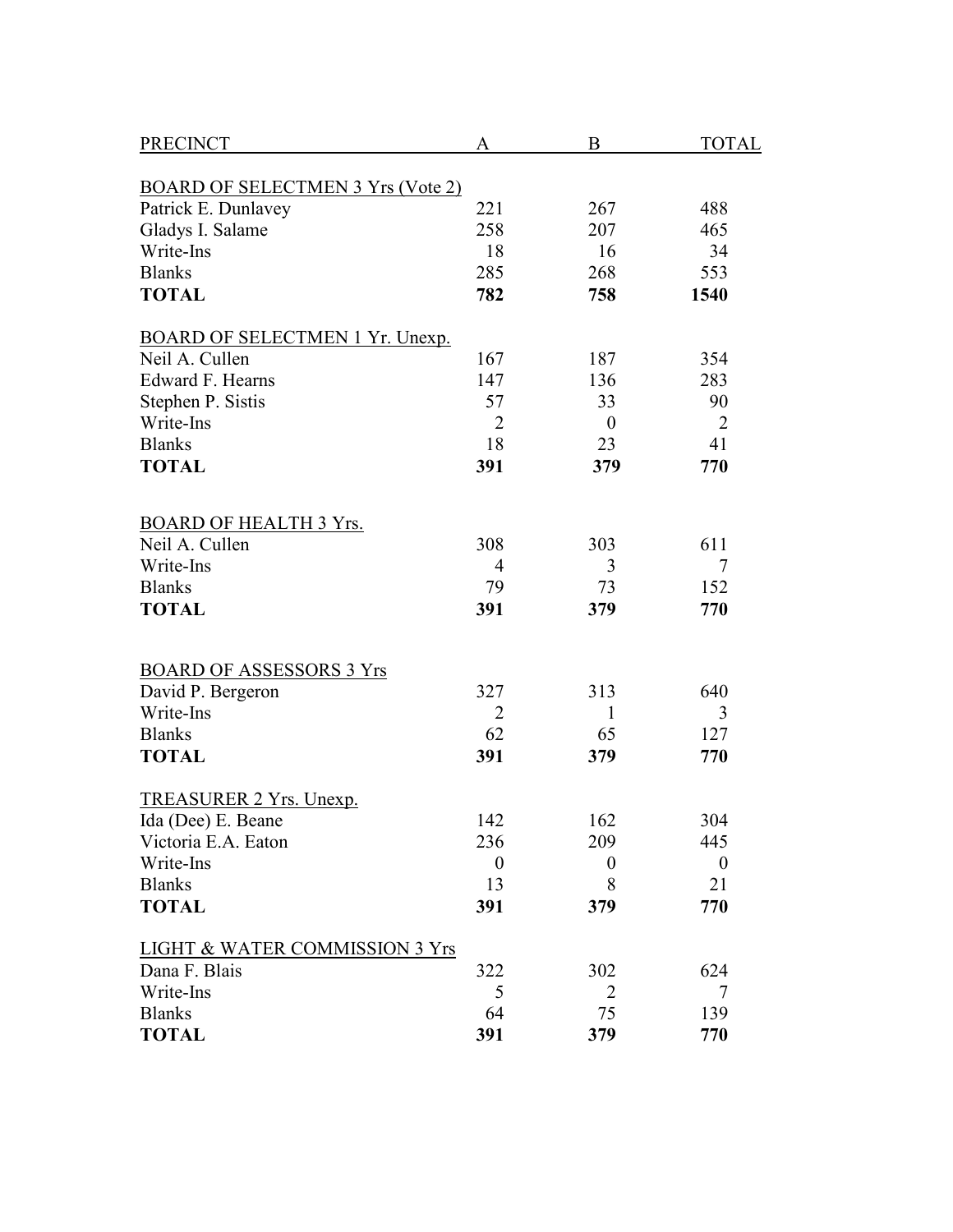| <b>MODERATOR 1 Yr</b>                                 |                  |                  |                  |
|-------------------------------------------------------|------------------|------------------|------------------|
| Robert L. Hubbard                                     | 328              | 303              | 631              |
| Write-Ins                                             | $\overline{2}$   | $\boldsymbol{0}$ | $\overline{2}$   |
| <b>Blanks</b>                                         | 61               | 76               | 137              |
| <b>TOTAL</b>                                          | 391              | 379              | 770              |
| <b>CEMETERY COMMISSION 3 Yrs</b>                      |                  |                  |                  |
| Mitch P. Koziol                                       | 262              | 250              | 512              |
| Jo Anne Burdin                                        | 102              | 112              | 214              |
| Write-Ins                                             | $\boldsymbol{0}$ | $\boldsymbol{0}$ | $\boldsymbol{0}$ |
| <b>Blanks</b>                                         | 27               | 17               | 44               |
| <b>TOTAL</b>                                          | 391              | 379              | 770              |
|                                                       |                  |                  |                  |
| <b>SEWER COMMISSION 3 Yrs</b><br>Peter J. Farrell III | 325              | 312              | 637              |
| Write-Ins                                             | $\boldsymbol{0}$ | $\overline{4}$   | 4                |
| <b>Blanks</b>                                         | 66               | 63               | 129              |
| <b>TOTAL</b>                                          | 391              | 379              | 770              |
|                                                       |                  |                  |                  |
| <b>HOUSING AUTHORITY 5 Yrs.</b>                       |                  |                  |                  |
| David E. Huhtala                                      | 315              | 288              | 603              |
| Write-Ins                                             | $\overline{4}$   | 3                | 7                |
| <b>Blanks</b>                                         | 72               | 88               | 160              |
| <b>TOTAL</b>                                          | 391              | 379              | 770              |
|                                                       |                  |                  |                  |
| PLANNING BOARD 3 Yrs (Vote 2)                         |                  |                  |                  |
| Peter P. Kasper                                       | 203              | 213              | 416              |
| David M. Niall                                        | 148              | 132              | 280              |
| Alan J. Drouin                                        | 73               | 104              | 177              |
| Martin R. Haley                                       | 212              | 140              | 352              |
| Charles T. (Chuck) Rasmussen                          | 52               | 79               | 131              |
| Write-Ins                                             | $\boldsymbol{0}$ | 2                | 2                |
| <b>Blanks</b>                                         | 94               | 88               | 182              |
| <b>TOTAL</b>                                          | 782              | 758              | 1540             |
| NRSD-TEMPLETON 3 Yrs (Vote 2)                         |                  |                  |                  |
| John F. Columbus                                      | 259              | 282              | 541              |
| Henry J. Mason                                        | 285              | 233              | 518              |
| Write-Ins                                             | $\boldsymbol{0}$ | 1                | 1                |
| <b>Blanks</b>                                         | 93               | 82               | 175              |
| <b>TOTAL</b>                                          | 572              | 601              | 1173             |